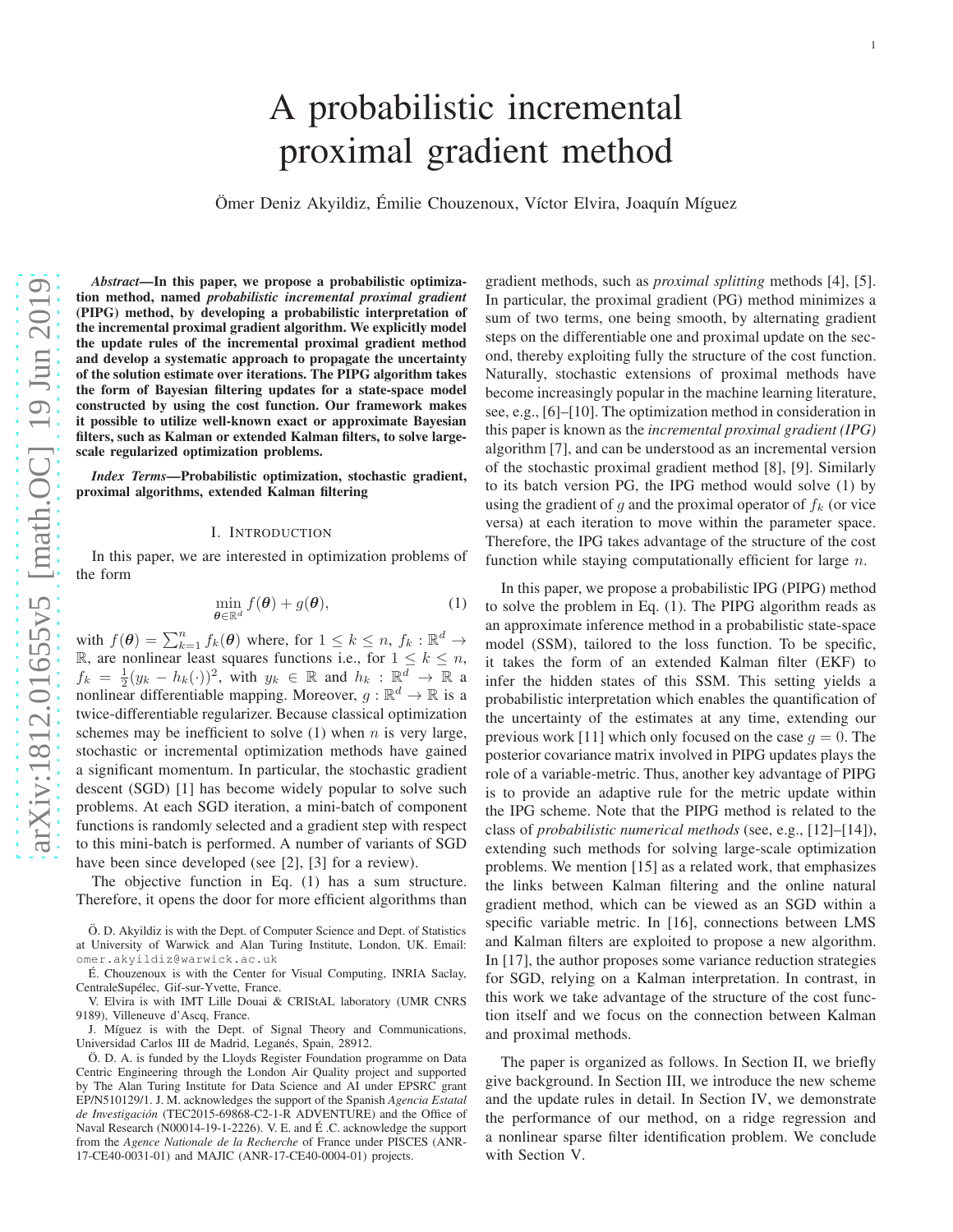# II. BACKGROUND

Let us start by defining the proximal operator  $[18]$ <sup>1</sup>.

Definition 1. *The proximal operator of a convex, proper, lower semi-continuous function*  $f : \mathbb{R}^d \to \mathbb{R}$  *within the metric induced by a symmetric, positive definite (SPD) matrix*  $V_0 \in \mathbb{R}^{d \times d}$  *is defined as,*  $prox_{f, V_0}(\theta_0) =$  $\mathop{\mathrm{argmin}}_{\boldsymbol{\theta}\in\mathbb{R}^d} \frac{f(\boldsymbol{\theta})~+~\frac{1}{2}\|\boldsymbol{\theta}~-~\boldsymbol{\theta}_0\|_{2,\mathbf{V}_0}^2~~where~~\|\boldsymbol{\theta}\|_{2,\mathbf{V}}~~:=$  $(\boldsymbol{\theta}^{\top} \mathbf{V}^{-1} \boldsymbol{\theta})^{1/2}$  is the Mahalanobis distance.

Let us now present the Kalman updates from [11] which aim at performing Bayesian inference in the case of the model  $p(\boldsymbol{\theta}) = \mathcal{N}(\boldsymbol{\theta}; \overline{\boldsymbol{\theta}}_0, \mathbf{V}_0)$  and  $p(y_k|\boldsymbol{\theta}) = \mathcal{N}(y_k; \mathbf{x}_k^{\top} \boldsymbol{\theta}, \gamma^{-1}),$ where  $\gamma > 0$ ,  $\overline{\theta}_0 \in \mathbb{R}^d$ ,  $\mathbf{V}_0 \in \mathbb{R}^{d \times d}$  SPD,  $\mathbf{x}_k \in \mathbb{R}^d$ , for  $k = 1, \ldots, n$ , are predefined values, and  $(y_k, \theta)$  are random variables in  $\mathbb R$  and  $\mathbb R^d$ , respectively. For this model, assuming that the inputs  $x_{1:k}$  are fixed and the likelihood factorizes as  $p(y_{1:k}|\boldsymbol{\theta}) = \prod_{k=1}^n p(y_k|\boldsymbol{\theta})$  (i.e., the observations are conditionally independent), the mean and the covariance of the Gaussian posterior  $p(\theta | y_{1:k}) = \mathcal{N}(\theta; \overline{\theta}_k, V_k)$  can be written as [11]

$$
\overline{\boldsymbol{\theta}}_k = \overline{\boldsymbol{\theta}}_{k-1} + \frac{\mathbf{V}_{k-1} \mathbf{x}_k (y_k - \mathbf{x}_k^\top \overline{\boldsymbol{\theta}}_{k-1})}{\gamma^{-1} + \mathbf{x}_k^\top \mathbf{V}_{k-1} \mathbf{x}_k},\tag{2}
$$

$$
\mathbf{V}_k = \mathbf{V}_{k-1} - \frac{\mathbf{V}_{k-1} \mathbf{x}_k \mathbf{x}_k^\top \mathbf{V}_{k-1}}{\gamma^{-1} + \mathbf{x}_k^\top \mathbf{V}_{k-1} \mathbf{x}_k}.
$$
 (3)

Note that at the last iteration, with  $k = n$ , the Gaussian posterior  $p(\theta|\mathbf{y}_{1:k})$  is perfectly computed with parameters given by Eqs. (2)-(3). The sequence  $(\overline{\theta}_k)_{1\leq k\leq n}$  turns out to be identical to the  $n$  first iterations of the incremental proximal method (IPM) recursion [6], [7] applied to Problem (1):

$$
\overline{\boldsymbol{\theta}}_k = \text{prox}_{\gamma f_k, \mathbf{V}_{k-1}}(\overline{\boldsymbol{\theta}}_{k-1}), \quad (\forall k \in \{1, \dots, n\}) \tag{4}
$$

when  $g = 0$  and

$$
f_k(\boldsymbol{\theta}) = \frac{1}{2} (y_k - \mathbf{x}_k^{\top} \boldsymbol{\theta})^2, \quad (\forall \boldsymbol{\theta} \in \mathbb{R}^d)
$$
 (5)

for all  $k \in \{1, ..., n\}$  and  $(\mathbf{V}_k)_{1 \leq k \leq n}$  are specified as in (3) (see Props. 4.2–4.4 in [19] for a proof) This viewpoint has been extended in [11] for nonlinear least squares, where

$$
f_k(\boldsymbol{\theta}) = \frac{1}{2}(y_k - h_k(\boldsymbol{\theta}))^2, \quad \forall \boldsymbol{\theta} \in \mathbb{R}^d,
$$
 (6)

for all  $k \in \{1, ..., n\}$ . In Eq. (6), each  $h_k : \mathbb{R}^d \to$  $\mathbb R$  is a differentiable function, possibly nonlinear. Thus, the IPM iteration of Eq. (4) may not be feasible in a closed form. One can implement the EKF for a model with prior  $p(\theta) = \mathcal{N}(\theta; \overline{\theta}_0, \mathbf{V}_0)$  and the likelihood  $p(y_k|\theta) =$  $\mathcal{N}(y_k; h_k(\boldsymbol{\theta}), \gamma^{-1})$ , by linearizing  $(h_k)_{1 \leq k \leq n}$ . Denoting  $\mathbf{d}_k =$  $\nabla h_k(\theta_{k-1})$ , we obtain the update rules [11], [19]

$$
\overline{\theta}_k = \overline{\theta}_{k-1} + \frac{\mathbf{V}_{k-1} \mathbf{d}_k (y_k - h_{\kappa}(\overline{\theta}_{k-1}))}{\gamma^{-1} + \mathbf{d}_k^{\top} \mathbf{V}_{k-1} \mathbf{d}_k},
$$
  

$$
\mathbf{V}_k = \mathbf{V}_{k-1} - \frac{\mathbf{V}_{k-1} \mathbf{d}_k \mathbf{d}_k^{\top} \mathbf{V}_{k-1}}{\gamma^{-1} + \mathbf{d}_k^{\top} \mathbf{V}_{k-1} \mathbf{d}_k}.
$$

for  $k \in \{1, \ldots, n\}$ . Since the EKF is an approximate Bayesian scheme, multiple passes over the dataset can be performed.

## III. A PROBABILISTIC IPG METHOD

We now focus on the resolution of the optimization problem in Eq. (1) when  $q \neq 0$ . The structure of the cost function suggests the use of the IPG iteration [6], [7]. We consider a variable-metric extension of the IPG. In particular, given (1), the  $n$  first iterations of the variable-metric IPG update read as

$$
\overline{\boldsymbol{\theta}}_k = \text{prox}_{\gamma f_k, \mathbf{V}_{k-1}} (\overline{\boldsymbol{\theta}}_{k-1} - \gamma \mathbf{V}_{k-1} \nabla g(\overline{\boldsymbol{\theta}}_{k-1})), \qquad (7)
$$

with  $\overline{\theta}_0 \in \mathbb{R}^d$ , and  $(\mathbf{V}_k)_{k \geq 0} \in \mathbb{R}^{d \times d}$  some predefined SPD matrices. The update (7) can be viewed as an incremental version of the batch variable-metric PG method that has been extensively studied recently in the optimization literature [20], [21]. In the sequel, we propose a probabilistic interpretation of the IPG which leads to a new update rule for the variablemetric matrices. We first consider the linear case (i.e., for quadratic f and  $q$ ) for the sake of simplicity, since all computations are tractable and the inference can be performed in exact manner. Then we present our general version of the PIPG that encompasses a wider class of cost functions.

#### *A. Linear-Quadratic case*

Let us first assume that  $(f_k)_{1 \leq k \leq n}$  is defined as in (5) and

$$
g(\boldsymbol{\theta}) = \frac{1}{2} ||\mathbf{A}\boldsymbol{\theta}||_2^2 \quad (\forall \boldsymbol{\theta} \in \mathbb{R}^d), \tag{8}
$$

with  $\mathbf{A} \in \mathbb{R}^{m \times d}$ ,  $m \ge 1$ . Note that **A** is assumed to be known. Using  $(8)$ , we can write  $(7)$  as

$$
\widetilde{\boldsymbol{\theta}}_k = (\mathbf{I}_d - \gamma \mathbf{V}_{k-1} \mathbf{A}^\top \mathbf{A}) \overline{\boldsymbol{\theta}}_{k-1},
$$
\n(9)

$$
\overline{\boldsymbol{\theta}}_k = \text{prox}_{\gamma f_k, \mathbf{V}_{k-1}}(\widetilde{\boldsymbol{\theta}}_k),\tag{10}
$$

for  $k = 1, \ldots, n$ . The key observation here is that Eqs. (9)– (10) can be seen as approximate (Kalman) filtering recursions [22]. To be specific, Eq. (9) can be seen as the analog to the prediction step within a Kalman filter. Similarly, the update (10) can be seen as a Bayesian update using (5), see Eq. (2) [11]. However, Eqs. (9)–(10) are different from a Kalman filter, where there would be an update of the covariance matrix between  $(9)$ – $(10)$ . Therefore, inspired by Eqs.  $(9)$ – $(10)$ , we propose the use of the following state-space model,

$$
p(\boldsymbol{\theta}_0) = \mathcal{N}(\boldsymbol{\theta}_0; \overline{\boldsymbol{\theta}}_0, \mathbf{V}_0),
$$
 (11)

$$
p(\theta_k|\theta_{k-1}) = \mathcal{N}(\theta_k; \mathbf{M}_k \theta_{k-1}, \mathbf{0}_{d \times d}), \tag{12}
$$

$$
p(y_k|\boldsymbol{\theta}_k) = \mathcal{N}(y_k; \mathbf{x}_k^{\top} \boldsymbol{\theta}_k, \gamma^{-1}),
$$
\n(13)

where  $0_{d \times d}$ , the zero-matrix in  $\mathbb{R}^{d \times d}$ , and

$$
\mathbf{M}_{k} = (\mathbf{I}_{d} - \gamma \mathbf{V}_{k-1} \mathbf{A}^{\top} \mathbf{A}) \quad (\forall k \in \{1, ..., n\}) \tag{14}
$$

with  $I_d$  the identity matrix of  $\mathbb{R}^d$ . Now, assume that, the pair  $(\overline{\theta}_{k-1}, V_{k-1})$  is given. We propose to apply filtering recursions for the model  $(11)–(13)$ , which leads to the PIPG updates for the linear quadratic case. Recursions now consist of a predictive step of the mean and covariance

$$
\widetilde{\boldsymbol{\theta}}_k = \mathbf{M}_k \overline{\boldsymbol{\theta}}_{k-1},\tag{15}
$$

$$
\widetilde{\mathbf{V}}_k = \mathbf{M}_k \mathbf{V}_{k-1} \mathbf{M}_k^{\top},\tag{16}
$$

<sup>1</sup>See also http://proximity-operator.net/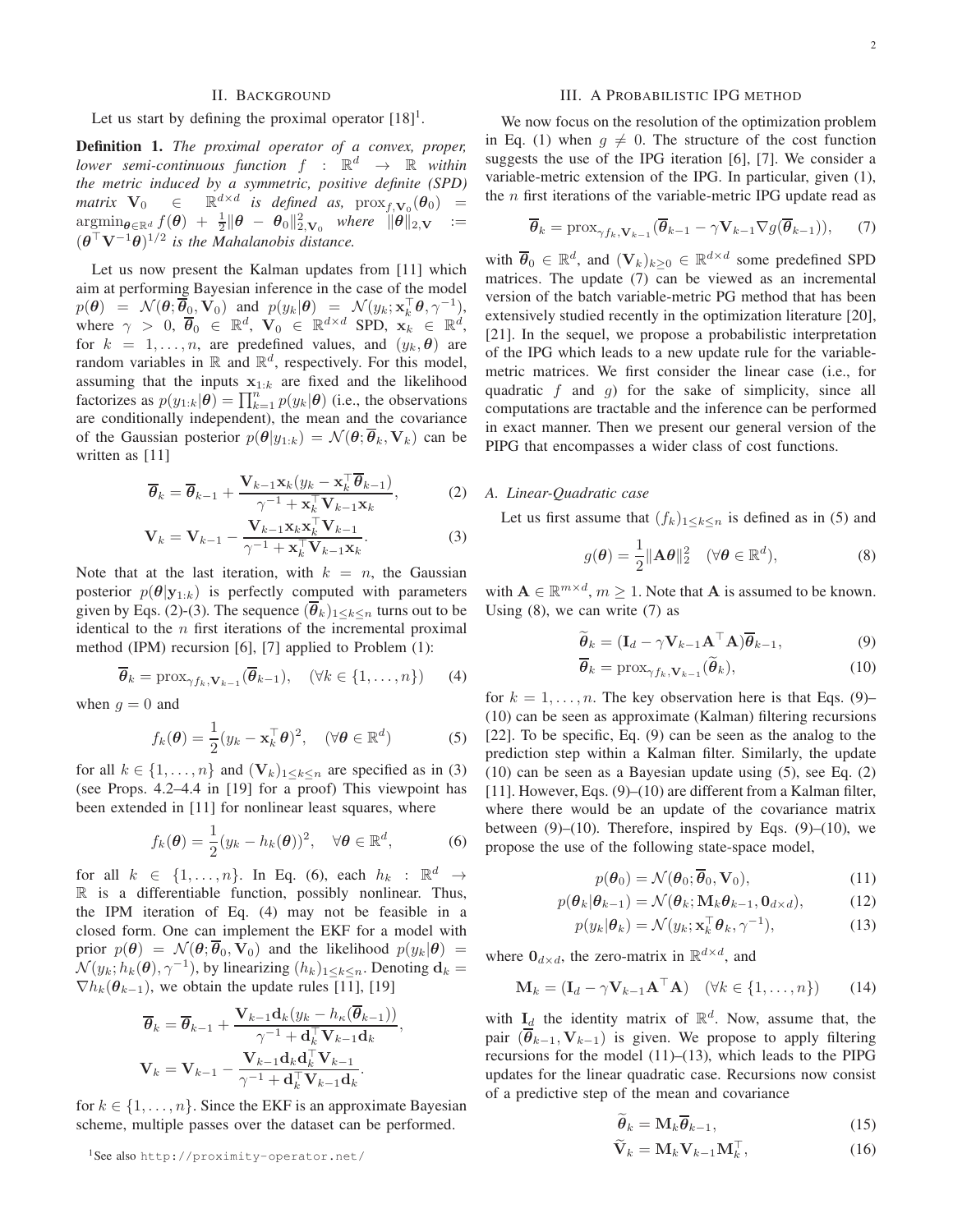respectively, and the update of the mean and covariance,

$$
\overline{\boldsymbol{\theta}}_k = \widetilde{\boldsymbol{\theta}}_k + \frac{\widetilde{\mathbf{V}}_k \mathbf{x}_k (y_k - \mathbf{x}_k^\top \widetilde{\boldsymbol{\theta}}_k)}{\gamma^{-1} + \mathbf{x}_k^\top \widetilde{\mathbf{V}}_k \mathbf{x}_k},\tag{17}
$$

$$
\mathbf{V}_k = \widetilde{\mathbf{V}}_k - \frac{\widetilde{\mathbf{V}}_k \mathbf{x}_k \mathbf{x}_k^\top \widetilde{\mathbf{V}}_k}{\gamma^{-1} + \mathbf{x}_k^\top \widetilde{\mathbf{V}}_k \mathbf{x}_k},\tag{18}
$$

respectively, with  $(M_k)_{1 \leq k \leq n}$  defined in (14). It is worth noting that, in Eqs. (9) and (10), a single  $V_{k-1}$  is used for both iterations. In the corresponding iterations in the proposed method, i.e., Eqs. (15) and (17), we make use of  $V_{k-1}$  and  $V_k$ , respectively. In this case, one pass over the dataset is enough since the posterior is exact for the model (11)–(13).

## *B. General case*

In this section, we present the PIPG algorithm for the general nonlinear case. To be specific, we are going to focus on functions  $(f_k)_{1\leq k\leq n}$  taking the form (6). Moreover, we will consider a general function  $g$  that we assume to be twice differentiable. In this case, the variable-metric IPG update given in (7) does not usually yield analytically tractable computations. Moreover, the Kalman recursions, as we presented in the previous section, do not apply. To see this, first consider the mapping  $m_{\mathbf{V}} : \mathbb{R}^d \mapsto \mathbb{R}^d$ , where

$$
m_{\mathbf{V}}(\overline{\boldsymbol{\theta}}) = \overline{\boldsymbol{\theta}} - \gamma \mathbf{V} \nabla g(\overline{\boldsymbol{\theta}}),
$$

for some given  $\overline{\theta} \in \mathbb{R}^d$ ,  $\mathbf{V} \in \mathbb{R}^{d \times d}$  SPD and  $\gamma > 0$ . Except when  $q$  is quadratic, the above mapping is nonlinear, making it impossible to propagate the uncertainty for the gradient step in (7) as it was done in (9). Moreover, when  $(f_k)_{1 \leq k \leq n}$  are chosen as in (6), it may be complicated to realize the proximal step given in (7). To alleviate both problems, we can use the EKF [11], [22]. To this end, we build the model

$$
p(\boldsymbol{\theta}_0) = \mathcal{N}(\boldsymbol{\theta}_0; \overline{\boldsymbol{\theta}}_0, \mathbf{V}_0),
$$
 (19)

$$
p(\boldsymbol{\theta}_k|\boldsymbol{\theta}_{k-1}) = \mathcal{N}(\boldsymbol{\theta}_k; m_{\mathbf{V}_{k-1}}(\boldsymbol{\theta}_{k-1}), \mathbf{0}_{d \times d}),
$$
 (20)

$$
p(y_k|\boldsymbol{\theta}_k) = \mathcal{N}(y_k; h_k(\boldsymbol{\theta}_k), \gamma^{-1}).
$$
\n(21)

In order to apply the EKF in the model  $(19)$ – $(21)$ , which will lead to *the PIPG algorithm*, we need to linearize the transition model and the observation model. At iteration  $k$ , given  $(\overline{\theta}_{k-1}, \mathbf{V}_{k-1})$  pair, we define the transition matrix,

$$
\mathbf{M}_k = \mathbf{I}_d - \gamma \mathbf{V}_{k-1} \nabla^2 g(\overline{\boldsymbol{\theta}}_{k-1}) \quad (\forall k \in \{1, \dots, n\}),
$$

with  $\nabla^2 g$  the Hessian map of g. Finally, the PIPG updates can be computed: first the predicted mean and covariance

$$
\widetilde{\boldsymbol{\theta}}_k = m_{\mathbf{V}_{k-1}}(\overline{\boldsymbol{\theta}}_{k-1}),\tag{22}
$$

$$
\widetilde{\mathbf{V}}_k = \mathbf{M}_k \mathbf{V}_{k-1} \mathbf{M}_k^\top + \mathbf{Q},\tag{23}
$$

respectively,<sup>2</sup> and then the updated mean and covariance

$$
\overline{\boldsymbol{\theta}}_k = \widetilde{\boldsymbol{\theta}}_k + \frac{\widetilde{\mathbf{V}}_k \mathbf{d}_k (y_k - h_k(\widetilde{\boldsymbol{\theta}}_k))}{\gamma^{-1} + \mathbf{d}_k^\top \widetilde{\mathbf{V}}_k \mathbf{d}_k},
$$
(24)

$$
\mathbf{V}_k = \widetilde{\mathbf{V}}_k - \frac{\widetilde{\mathbf{V}}_k \mathbf{d}_k \mathbf{d}_k^\top \widetilde{\mathbf{V}}_k}{\gamma^{-1} + \mathbf{d}_k^\top \widetilde{\mathbf{V}}_k \mathbf{d}_k}.
$$
 (25)

<sup>2</sup>Note that, although the dynamical model (20) is deterministic (the process covariance matrix is zero), we have introduced Q in (23), a SPD matrix that accounts for the linearization error made by the EKF.

respectively, where  $\mathbf{d}_k = \nabla h_k(\tilde{\boldsymbol{\theta}}_k)$ . The algorithm is iterated for  $k = 1, \ldots, n$  and referred to as the PIPG method.

**Remark 1.** Note that Eqs.  $(22)$ – $(25)$  are the most general recursions for our method. Like in the linear case presented in Section III-A, sometimes we can simplify the computations. For instance, if  $m_{\mathbf{V}_{k-1}}(\cdot)$  yields a linear mapping for g while f is a nonlinear least squares loss as in  $(6)$ , then Eqs.  $(22)$ – (23) simplify into (15)–(16). Similarly, when  $m_{\mathbf{V}_{k-1}}(\cdot)$  is nonlinear, and f is quadratic as in  $(5)$ , then Eqs.  $(24)$ – $(25)$ simplify into  $(17)$ – $(18)$ .

Remark 2. Although the choice of metrics has been studied in the batch case [20], [23], no practical ways for choosing them are available in the incremental setting to the best of our knowledge. The PIPG scheme provides a natural recipe on how to update the metric matrices  $(V_k)_{1\leq k\leq n}$  in the form of a sequence of posterior covariance matrices.

Remark 3. As mentioned earlier, in the linear and tractable case the PIPG updates given by  $(15)$ – $(18)$ , are guaranteed to provide, after  $k = n$  iterations (i.e., after a single pass of the data), the exact mean and covariance parameters of the Gaussian posterior associated to the state-space model (11)-(13). However, the convergence analysis for the general recursions (22)–(25) (with inexact Kalman updates) would need further investigation that we leave for future work.

#### IV. NUMERICAL RESULTS

In this section, we present two experiments in order to illustrate the performance of PIPG in the context described in Sections III-A and III-B.

# *A. Ridge regression*

We consider first the linear-quadratic case, depicted in Section III-A. We set  $\mathbf{A} = \sqrt{\lambda} \mathbf{I}_d$ . Moreover, the sought signal  $\boldsymbol{\theta}^{\star} \in \mathbb{R}^{d}$  is generated as the realization of a multivariate Gaussian variable using  $d = 100$ . We then simulated  $n = 100,000$ noisy observations  $y_k = \mathbf{x}_k^{\top} \boldsymbol{\theta}^* + \eta_k$  with  $\eta_k \sim \mathcal{N}(0, 1)$  for  $k = 1, \ldots, n$ . PIPG recursions (15)–(18) are implemented, for  $n = k$  iterations and 40 step-size values  $\gamma$  withing the range [0.005, 0.2]. We also compare the results to the IPG obtained using (9)-(10) with  $V_k = I_d$  for  $k = 1, ..., n$ . IPG was run with a decaying step-size of the form  $\gamma/k^{0.51}$ , for the same range of step-size values than PIPG. Note that running the IPG with a constant step-size causes the algorithm to diverge, therefore we do not show those results. For both methods, we access the data  $(y_k, \mathbf{x}_k)_{1 \leq k \leq n}$  in a random order, hence the time dependency of  $(\mathbf{x}_k)_{1 \leq k \leq n}$  is not affecting our results. We compute the relative mean squared error (RMSE) between the current estimate  $\theta_k$  and the true filter coefficient vector  $\theta^{\star}$ as  $E_k = ||\theta_k - \theta^*||/||\theta^*||$ . The regularization parameter is set to  $\lambda = 10^{-2}$  so as to minimize the final RMSE.

The results are displayed in Fig. 1(a). It can be seen that PIPG shows a stable performance with respect to the stepsize value. In contrast, IPG appears to be very sensitive to both the step-size tuning and also the decay rate (which is not shown here). Moreover, for a wide range of step-size values,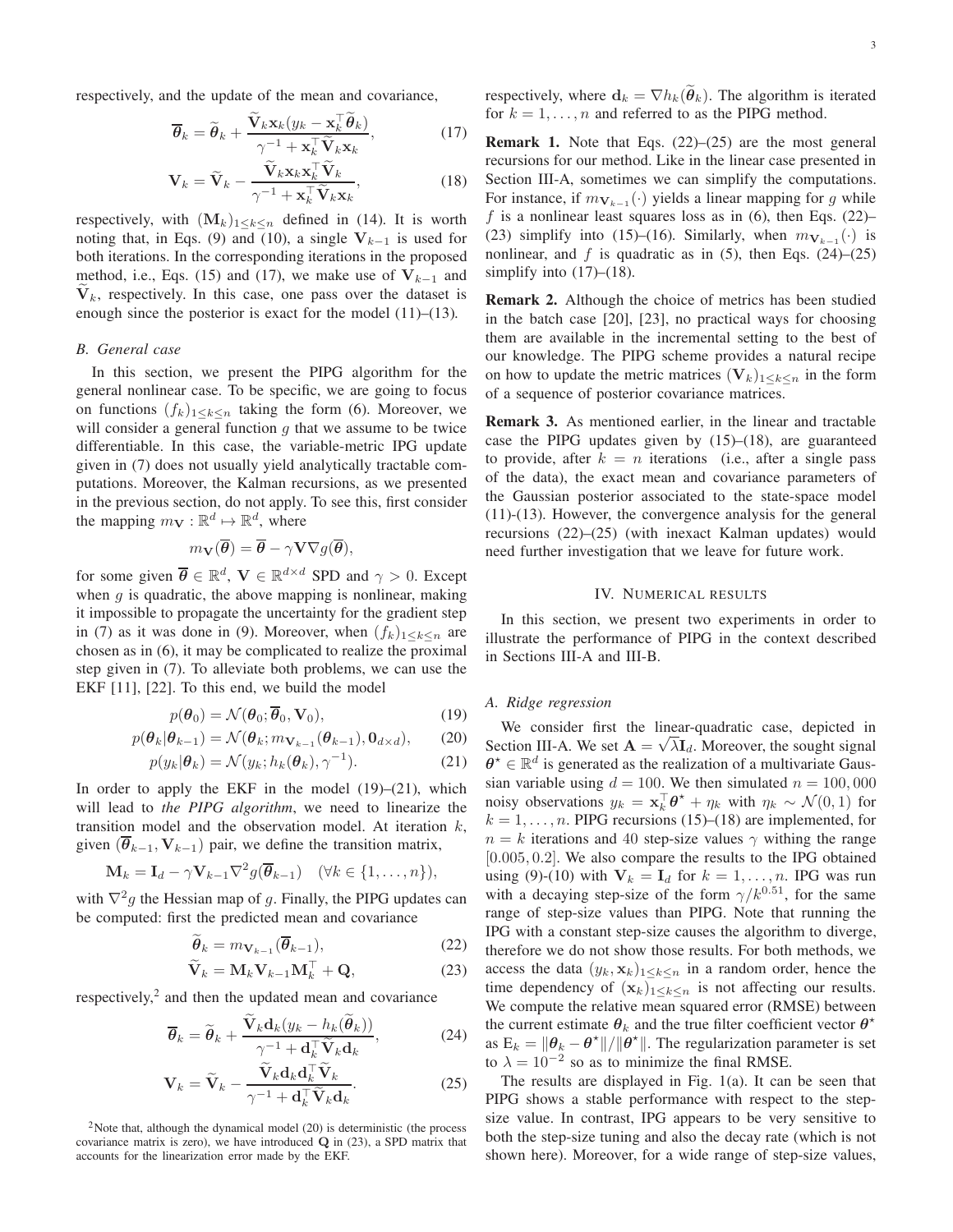

Fig. 1. (a) Ridge regression example, evolution of RMSE for different runs PIPG and IPG. (b-c-d) Sparse identification example. (b) Evolution of RMSE. (c): Posterior mean and uncertainty estimates, defined as  $\pm 2\sigma_i$  for  $i = 1, \ldots, d, d = 50$ , with  $(\sigma_i^2)_{1 \leq i \leq 50}$  the diagonal entries of the final posterior covariance matrix  $V_n$ , after a single pass over the dataset. (d) SGD estimates after a single pass over the dataset.

PIPG requires less iterations than IPG to achieve minimal RMSE. Finally, PIPG provides an estimate of the covariance as an additional output, which can be particularly useful in practical applications that require an uncertainty quantification in the solution (e.g., biomedical data processing, financial data analytics).

#### *B. Sparse nonlinear regression*

Let us now apply the proposed method on the more challenging problem of sparse system identification [24], [25] under nonlinear observation model. Given a real-valued discrete-time input signal  $(x_k)_{k\in\mathbb{Z}}$ , the output of the system at time  $k \in \{1, ..., n\}$  is defined as  $y_k = h(\mathbf{x}_k^{\top} \boldsymbol{\theta}) + w_k$ , where  $\mathbf{x}_k = [x_{k-d+1}, \dots, x_k]^\top \in \mathbb{R}^d$  (assuming circulant boundaries) and  $w_k \sim \mathcal{N}(0, \gamma^{-1})$  are i.i.d. measurement noise samples, and  $\boldsymbol{\theta} \in \mathbb{R}^d$  represents the unknown filter taps. A sigmoid nonlinearity  $h(u) = 1/(1 + \exp(-u))$  for  $u \in \mathbb{R}^d$  is introduced in the system response, modeling for instance some saturation of the sensor. We set the input signal  $(x_k)_{k \in \mathbb{Z}}$  as in [26],  $x_k = ax_{k-1} + \eta_k$ , with  $a = 0.8$ ,  $\eta_k \sim \mathcal{N}(0, 1)$  and  $x_0 \sim \mathcal{N}(0, 1)$ . We run the PIPG recursions (22)–(25) from Section III-B, where we set  $h_k(\theta) = h(\mathbf{x}_k^{\top}\theta)$ for every  $\boldsymbol{\theta} \in \mathbb{R}^d$ , and the regularization function  $\hat{g}$  is chosen as smoothed  $\ell_2 - \ell_1$  regularization function [27] i.e.,  $g(\theta) = \lambda \left( \sum_{i=1}^d \left( 1 + \theta_i^2 / \delta^2 \right)^{1/2} - 1 \right)$  with  $\lambda > 0$  and  $\delta > 0$  the smoothing parameter. Such regularizer allows to promote sparsity, as when  $\delta \to 0$ , the  $\ell_1$  norm is obtained. The measurement noise variance is  $\gamma^{-1} = 1$ . Note that the parameter  $\gamma$  is also the step-size in the proposed method, as we will discuss below. The filter length is  $d = 50$  and the output of the system is observed at every time  $k \in \{1, \ldots, n\}$ with  $n = 300,000$ . Regularization parameters are set manually to  $(\lambda, \delta) = (10^{-5}, 0.1)$  so as to reach the best performance in terms of RMSE. We initialize the PIPG algorithm with a prior



Fig. 2. The posterior covariance matrix  $V_n$  (a) and the diagonal entries of  $(V_k)_{1\leq k\leq n}$  (b). From (a), it can be seen that the algorithm learns correlations between dimensions, which enables it to take more efficient steps. From (b), it can be observed that the diagonals of the sequence of covariance matrices converge to certain values quantifying the uncertainty of the final parameters.

distribution with large uncertainty, namely  $V_0 = v_0 I_d$ , where  $v_0 = 100$ . The process noise covariance matrix, which models the linearization errors in our method, is chosen as  $\mathbf{Q} = q\mathbf{I}_d$ with  $q = 10^{-4}$ . We set  $\gamma = 1$ , accordingly with the noise model. Note that, in general,  $\gamma$  is an unknown parameter that is to be set by the user depending on the approximate noise level. For comparison, we implement a stochastic gradient descent (SGD) with learning rate  $\gamma_k^{\text{sgd}} = \frac{\alpha_0}{1 + \alpha_1 k}$  for  $k = \{1, \dots, n\}$ , where  $\alpha_0 = 1$  and  $\alpha_1 = 10^{-4}$  which are chosen to reach an optimal decrease. Note that, for this model, it is not possible to implement the IPG since  $(f_k)_{1\leq k\leq n}$  are not easily proximable.

Fig. 1(b) displaying RMSE evolution for both algorithms, shows that the PIPG method reaches stability in a reduced number of iterations, compared to the SGD, which is a significant practical advantage when one has a limited accessibility to the dataset. From Fig.  $1(c)$ –(d), it can be seen that the PIPG method in Fig. 1(c) provides a better estimate together with the uncertainty bars  $(2\sigma_i)_{1\leq i\leq d}$ . A great feature of PIPG is to provide estimates for the covariance matrix, which provides the uncertainty quantification on the parameters. The behavior of the entries of  $(V_k)_{1\leq k\leq n}$  can be seen from Fig. 2, along with some comments. Let us remark that the computation of this matrix of dimension  $d \times d$  implies an increase in computational complexity, as PIPG scales as  $\mathcal{O}(d^2)$  while SGD scales as  $\mathcal{O}(d)$ .

## V. CONCLUSIONS

We have proposed a probabilistic incremental optimization method which quantifies and propagates the uncertainty over its estimates. In the case of a regularized non-linear least squares, we have reinterpreted the classical IPG method as an approximate inference method in a state-space model. The extension of IPG to the probabilistic setting enables us to provide quantification of the uncertainties inherent in the numerical problem or caused by modeling errors. Our probabilistic interpretation also allows the use of accelerated variable metric updates, whose metric matrices are derived in an automatic and well-defined way. Future investigations will be devoted to the analysis of the convergence of the PIPG iterates, and the reduction of its complexity by means of suitable approximations.